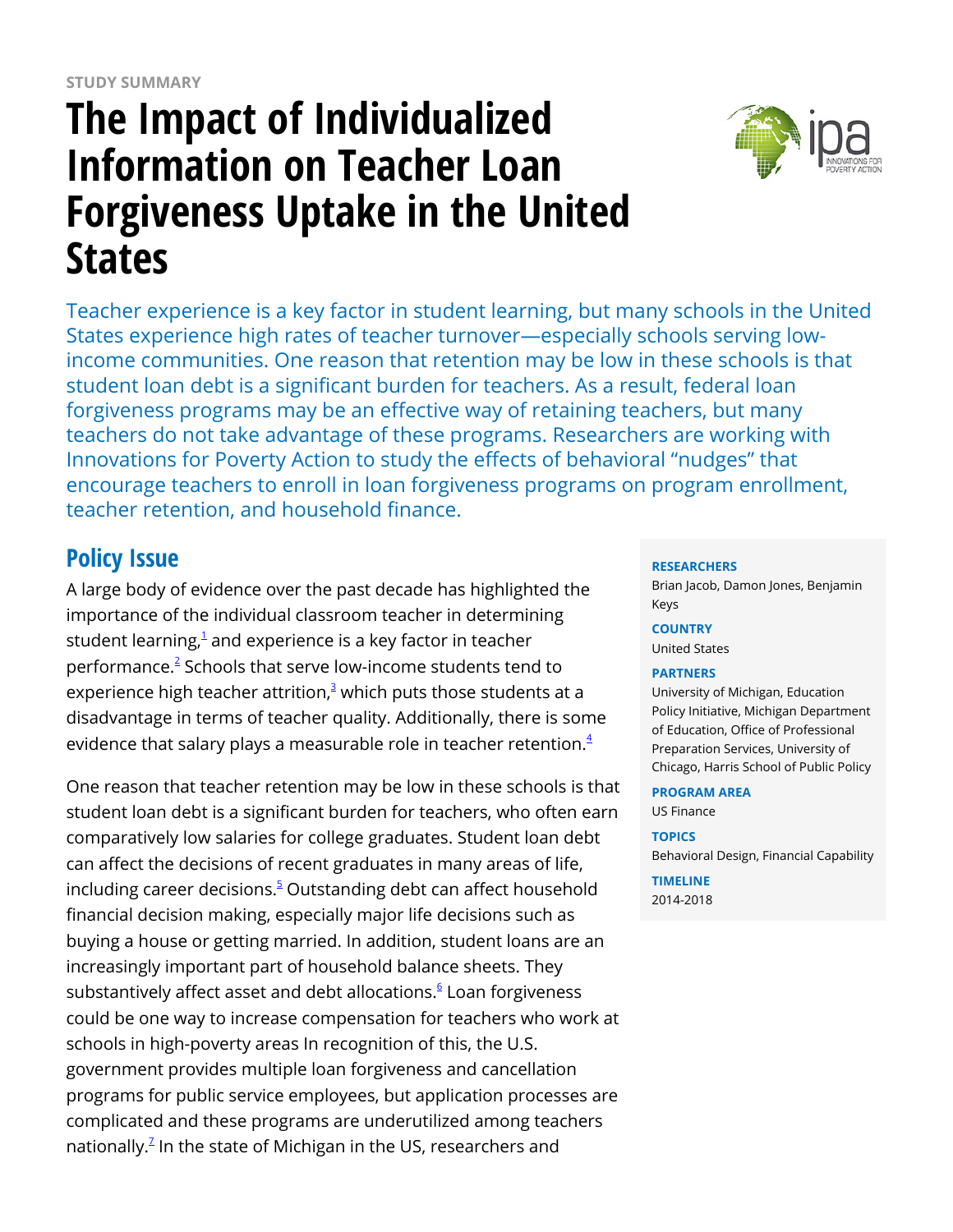policymakers are testing the impact of various nudge strategies to encourage eligible teachers to enroll in loan forgiveness programs.

## **Evaluation Context**

In Michigan, lower-income schools tend to have less experienced teachers, on average.<sup>[8](https://www.poverty-action.org/printpdf/32071#_ftn8)</sup> Loan forgiveness may be a significant financial opportunity for many teachers, where new teachers averaged a starting salary of \$36,141 during Academic Year 2012-13.<sup>[9](https://www.poverty-action.org/printpdf/32071#_ftn9)</sup>

The federal Teacher Loan Forgiveness Program (TLF) forgives a portion of student loans for teachers who remain in a low-income school or educational service agency for at least five consecutive years. Most teachers qualify to have up to \$5,000 of their direct federal or federally-subsidized student loans forgiven, and highly qualified teachers in certain subjects can have up to \$17,500 forgiven.

Simple low-cost nudges like informational letters and phone calls may increase uptake of loan forgiveness programs among these teachers. However, the impacts that financial benefits of loan forgiveness have on teacher retention are unknown since intrinsic motivation may play a large role teachers' employment decisions.

## **Details of the Intervention**

IPA is providing research support for a University of Chicago, Harris School of Public Policy, & University of Michigan partnership with the Michigan Department of Education (MDE) Office of Professional Preparation Services (OPPS).

These researchers and implementing partners are working with IPA to investigate how nudges, designed to simplify aspects of the TLF application process, affect TLF program enrollment and employment decisions among teachers in TLF-eligible Michigan public schools.

Among 2364 public schools covered by TLF, researchers randomly selected half into the treatment group, and the other half to be in the pure comparison group where no teachers received any intervention. Within the treatment schools, researchers identified approximately 21,000 teachers who began their service in 2003 or later. These teachers were then randomly assigned into one of three groups:

- 1. Letter group: teachers received a letter with their eligibility status as well as instructions on how to apply for teacher loan forgiveness.
- 2. Call group: teachers received the same letter as those in the letter group. In addition, these teachers received a call to their school in which this information was repeated verbally and teachers were provided an opportunity to ask questions.
- 3. Comparison group: teachers did not receive any intervention.

To examine the effect of these nudges on teachers' TLF uptake and their employment decisions, researchers are measuring the effects of the program on teacher retention, as well as teachers' understanding of their loan forgiveness options, perceptions of their own financial health, and selfreported uptake of the TLF program.